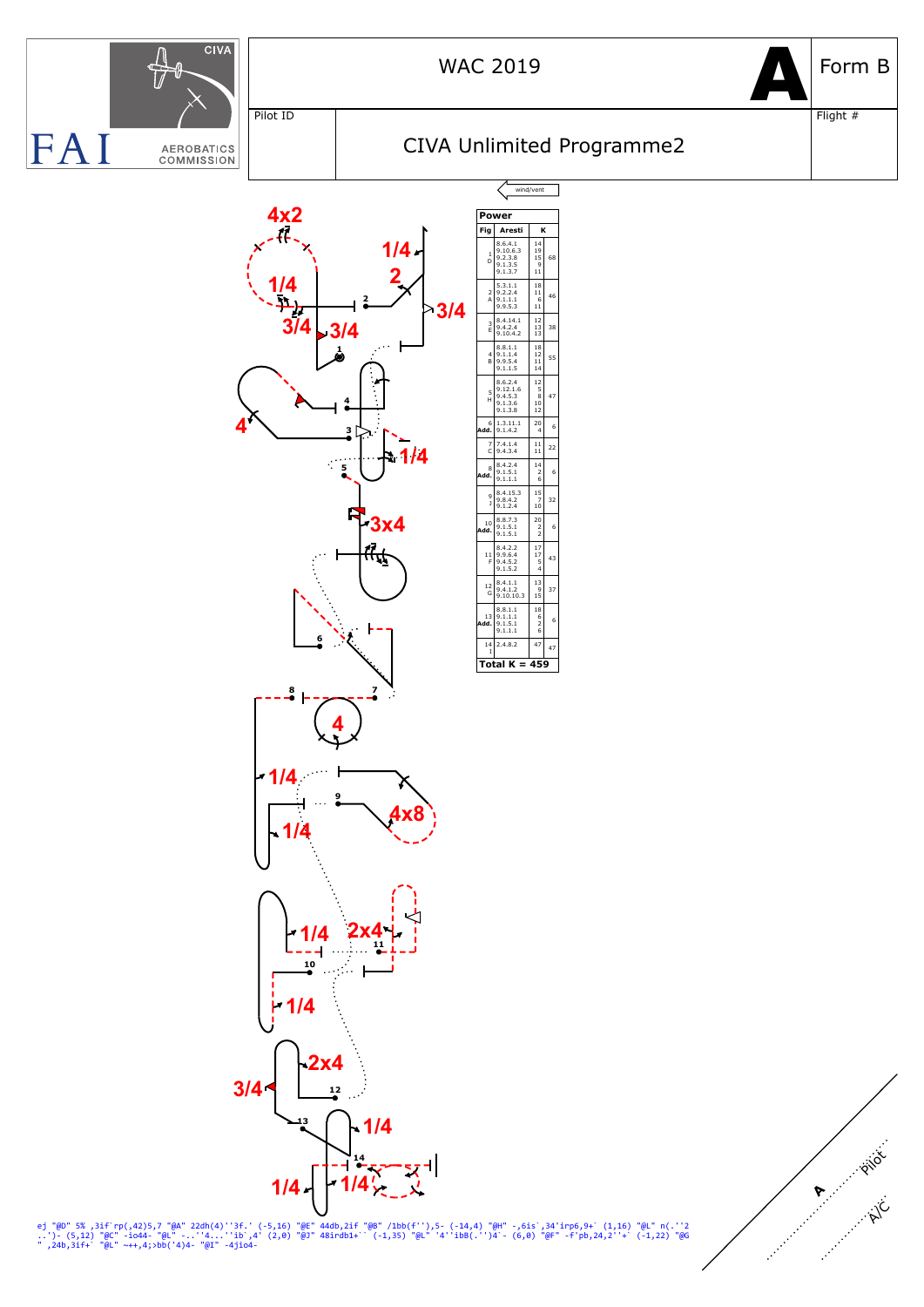

-2% "@B" ,1bb(,f),5--^ (0,5) -2% "@H" ~~--6is,34`irp6,9+~~ (1,3) -2% "@L" ..',2a,2-~~ (0,2) -1% "@F" --,fpb24,2'' (2,-1) -2% "@A" ++++,2<br>2dh(`,4`),3f''++~~ (6,2) -4% "@E" ~~+++.,44.''db,2if.''+~ (1,8) -3% "@L" ~~+b4+ (2,4)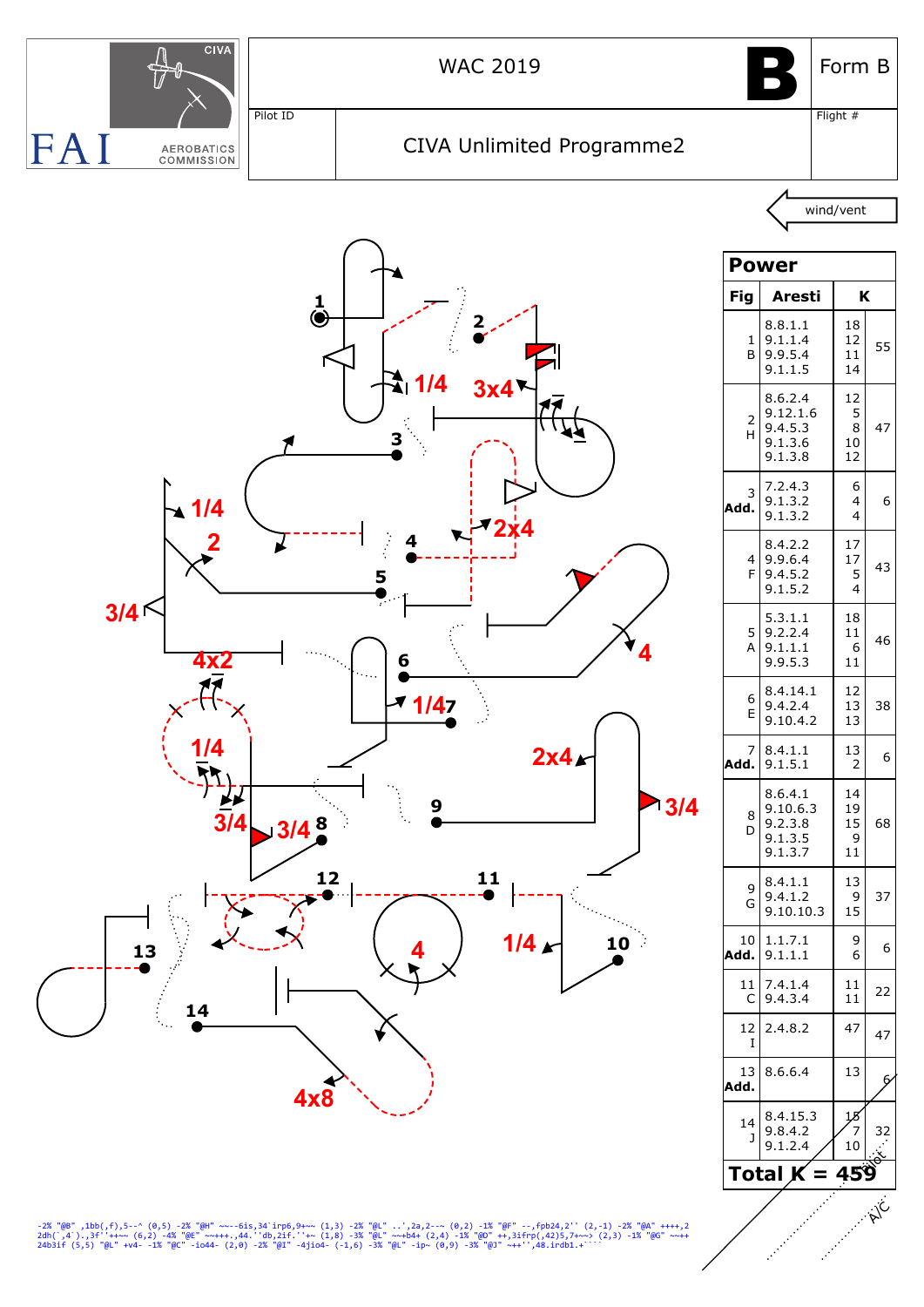

ed "@A" /`+,22dh(``4`)',3f'~ (-2,0) -2% "@B" +1bb(,f),5- (0,-8) -2% "@H" ~~--6is,34`irp6,9+~~ (-7,0) -2% "@L" ..',2a,2--~ (1,4) -2% "@F"<br>~~~----,fpb24,2''+~~ (-2,4) -4% "@E" .44.''db2if.''+~ (-5,9) -3% "@L" ~~',4b ''+ (1,1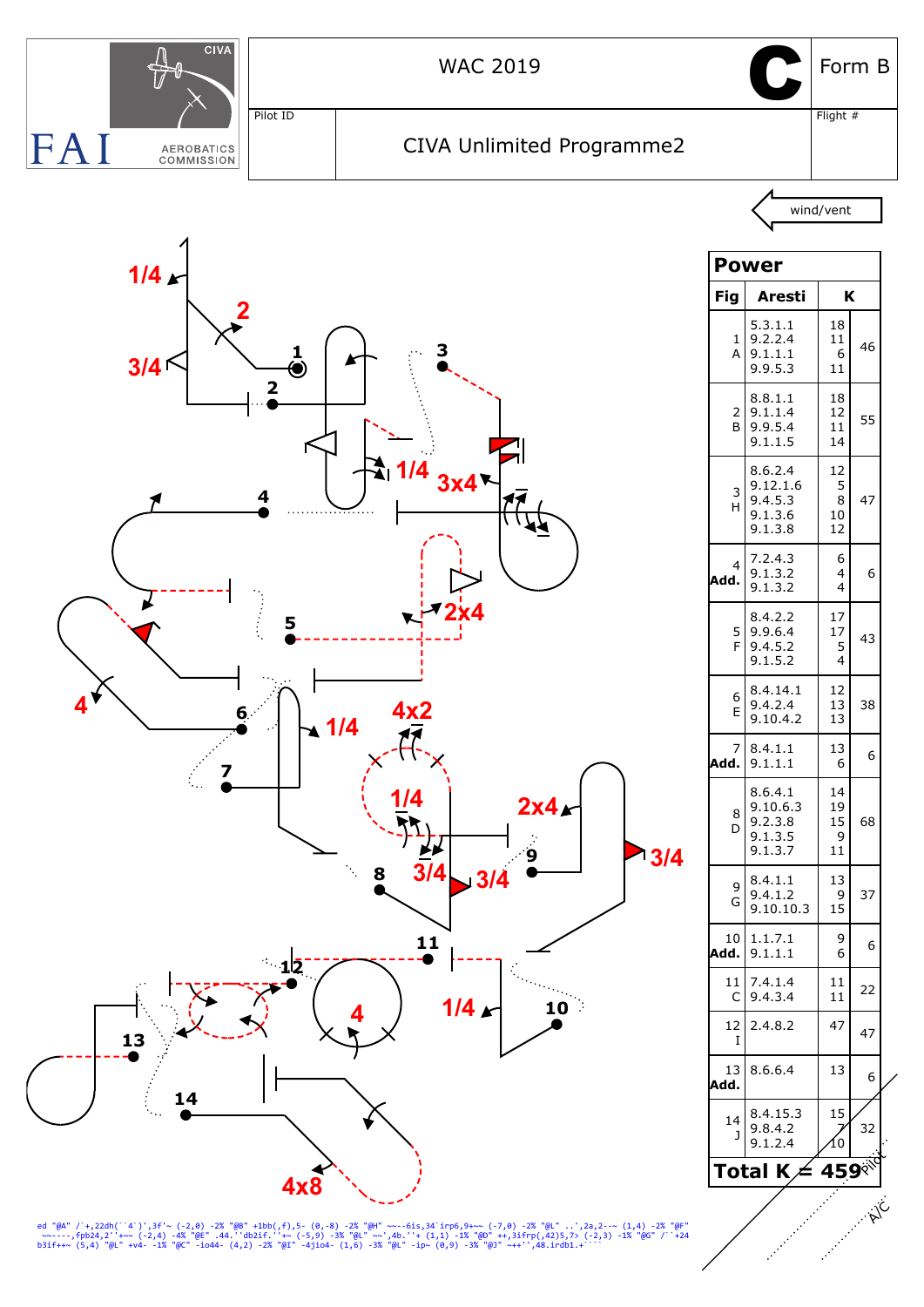

ej "@D" ,3ifrp(,42)5,7~~ "@B" 1bb(`f.),5`---~ "@H" -,6is,34irp6,9 "@L" ```p..''- (10,0) "@F" -fpb`,24,2..'+++~~ "@A" ,22dh(,4).'',3f. (<br>4,0) "@E" ~+++44db.'',2if......' "@G" /,24b',3if' "@L" `+bb(''2)4++ "@J" ..48......ird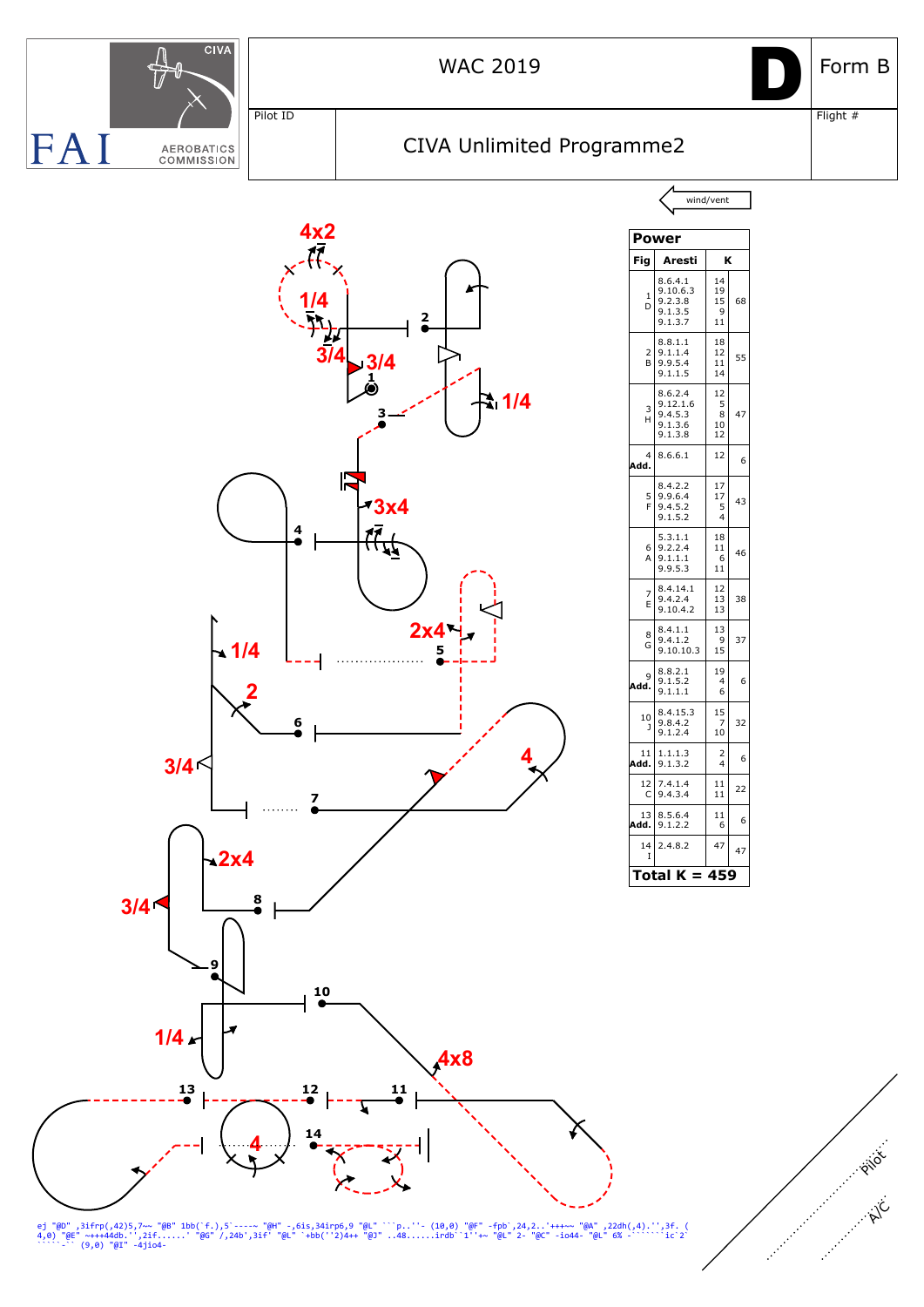

ej 3% "@D" ,3ifrp(42)5,7+`` "@G" ```+24b''3if..'^ "@L" ''zt..'4''++~~ "@A" ~~'',22''dh(4)..'',3f..'++ (-2,0) 3% "@B" `1'bb(``f'),5`-^ 2%<br>"@H" -``,6is,34.''irp6,9+~~ (-2,0) "@L" +++n(....2....'')2 -3% "@J" ~~+...48..'irdb`1

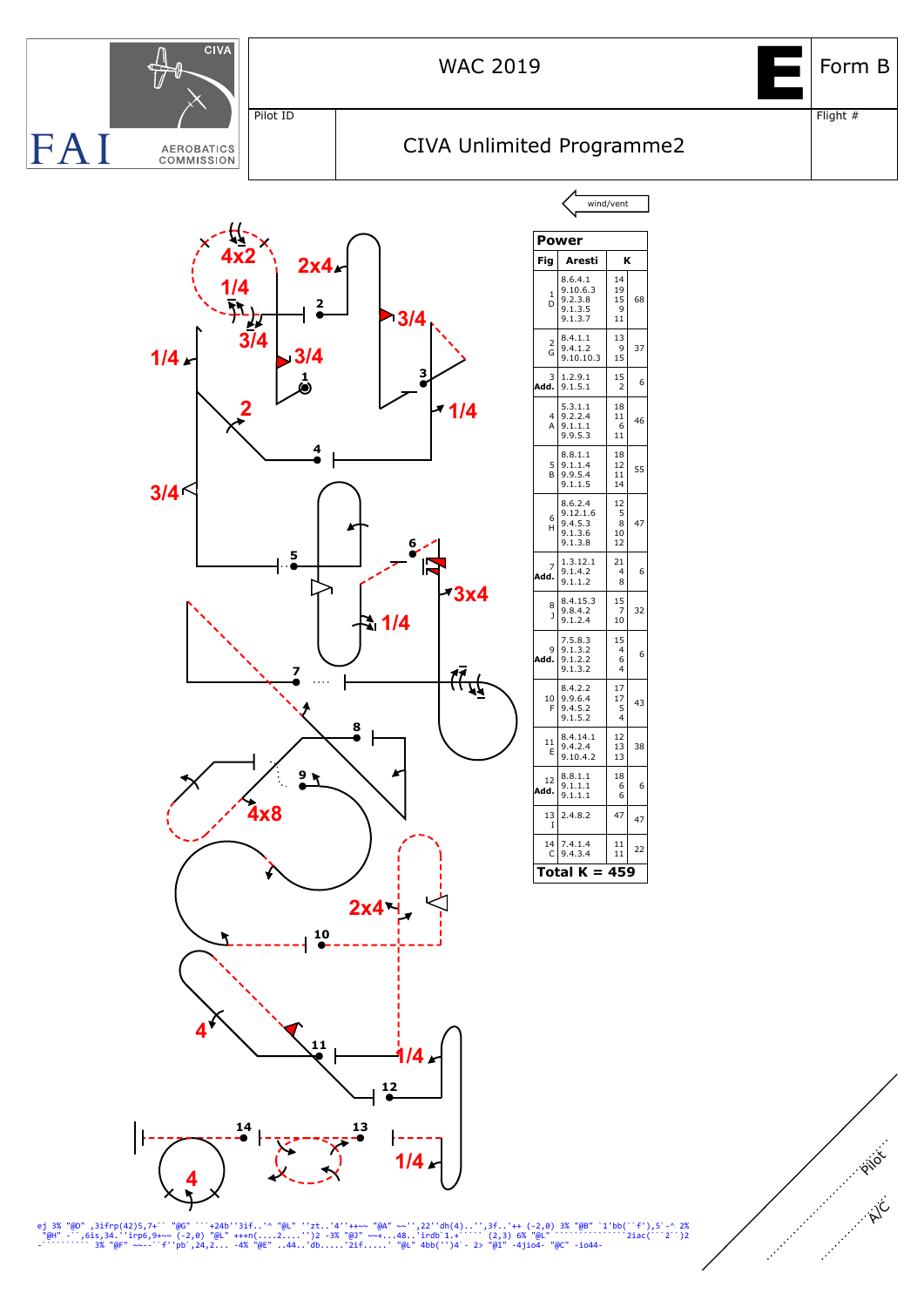

"@A" 22dh(,4)''3f.' (-8,0) "@G" `+,24b,3if++++ (-1,1) "@O" 2% ',3ifrp(,42)5,7 (9,12) "@B" 1bb(f),5``-^ (5,-3) "@H" --,6is,34irp6,9> (-8,<br>14) -2% "@L" c.''--------~- (-7,0) "@F" -fpb..',24,2..'' (6,0) "@E" ~++44db,2if (-21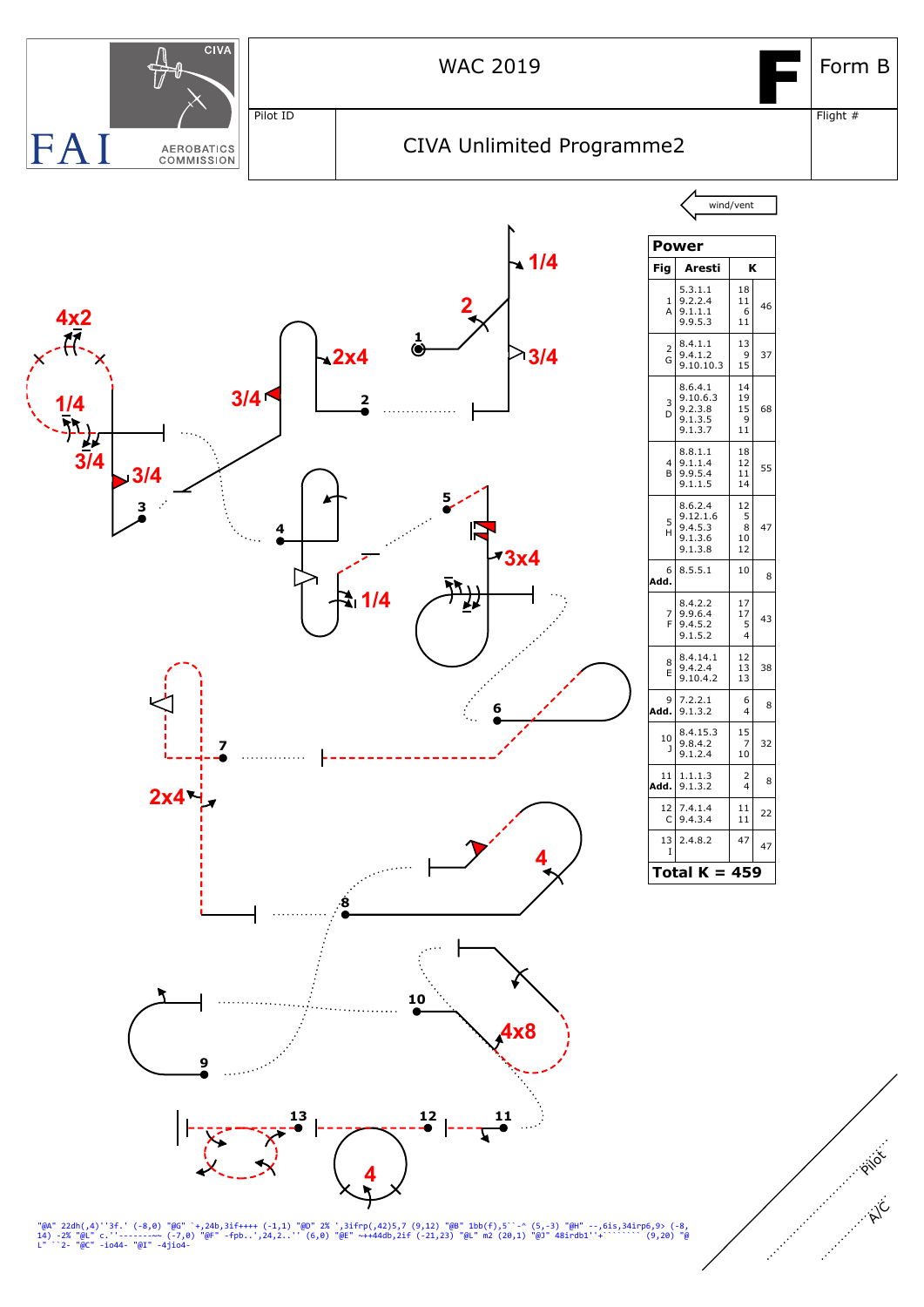

ej "@D" 3ifrp(42)5,7> "@A" ,22dh(4)..,3f..' (1,0) "@B" 1bB(`f'),5-`` (-3,3) "@H" -,6is,34irp6,9 "@L" 4bb4 (0,12) "@J" ``+48.irdb,1+````<br>{-5,0) "@L" 7% ``2a2-` (3,6) "@F" -``fpb.'',24,2+``` (-5,0) "@E" -2% ``````^+44db..',2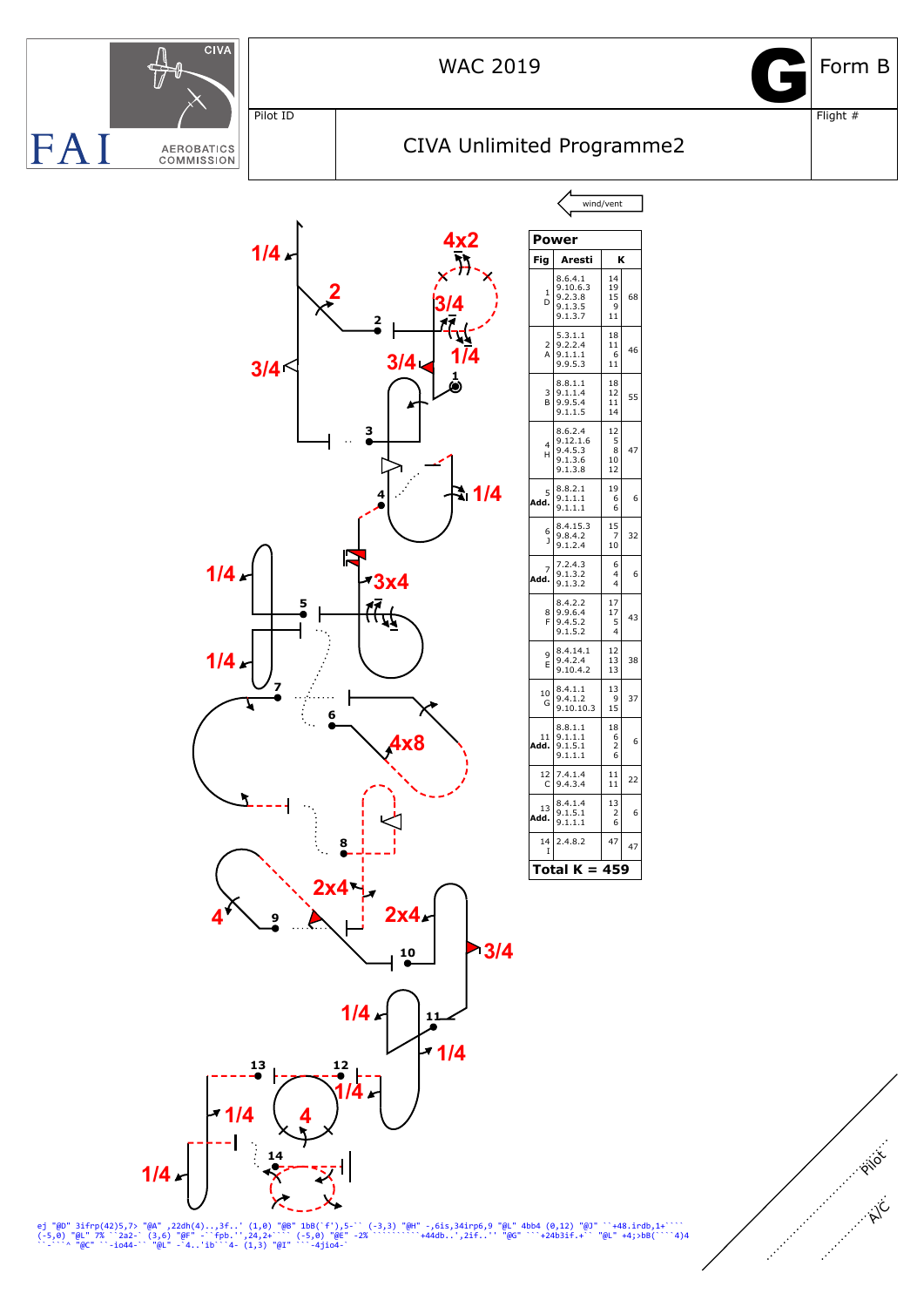

ej "@D" +'3if''rp(42)''5'',7+``> (2,0) "@A" ~~',22'dh(''4'')..'',3f..+++~~ (-2,0) "@G" ~~+++''24''b.3if.'' (-2,0) "@L" ~~',4`n(2.')`2 (-<br>'bB('f.'')'',5-- (-8,-2) "@H" -``,6is',34irp''6'',9 (1,0) "@L" ++.'h.''2..''------~~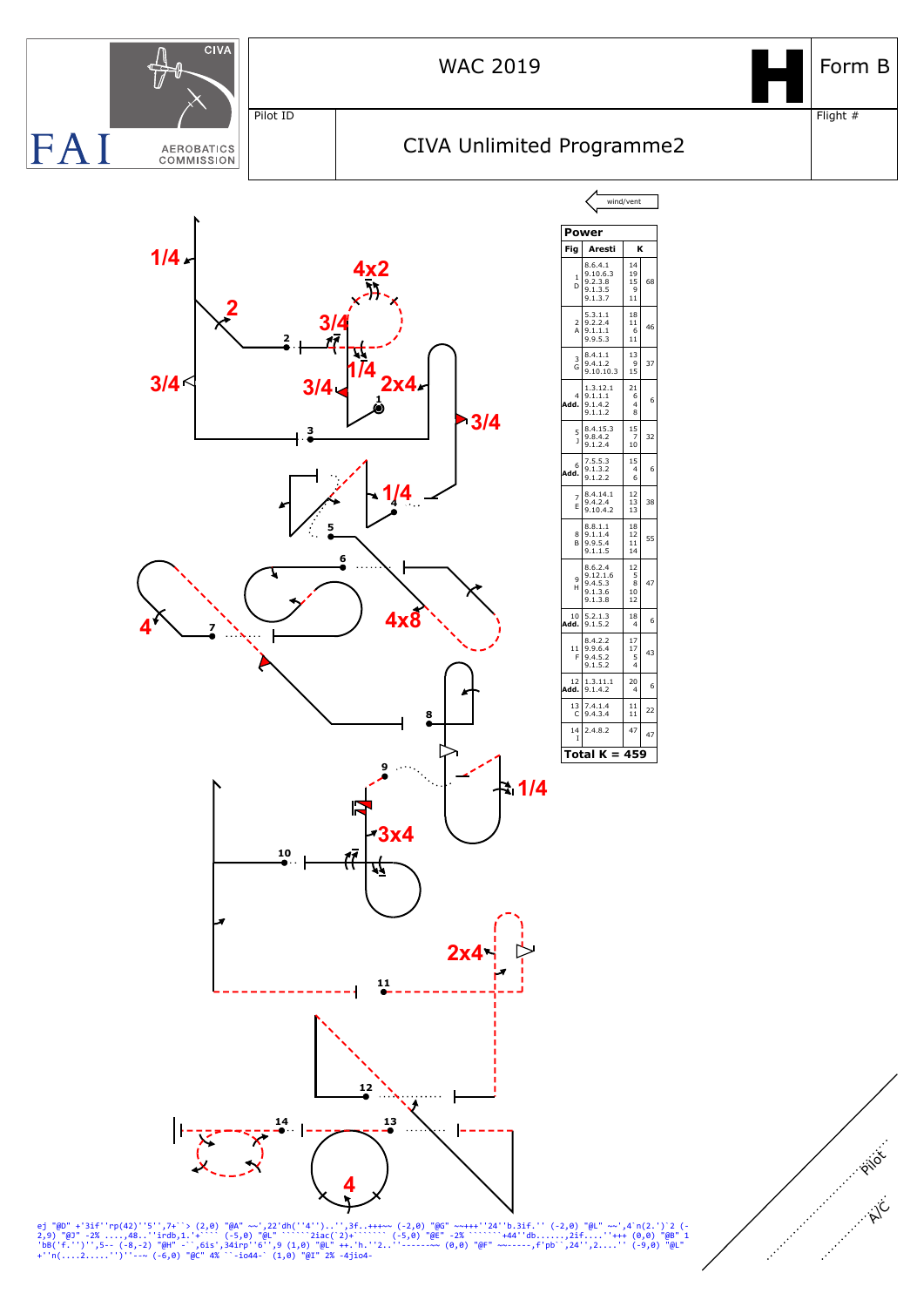

eja "@D" '3ifrp(,42)'5.',7 "@G" `24'b''3if.. "@L" b.'4~~ "@A" ~~'22'dh(4).'3f... (-2,0) "@B" ~+1''bb(.f)'',5`-~^ "@H" ~~-,6is',34.''irp'<br>6.',9+~~ (-3,0) "@L" ~~n(....'',2......)`2`~ (-3,0) "@J" `+.,48.....'irdb```1'+``` (2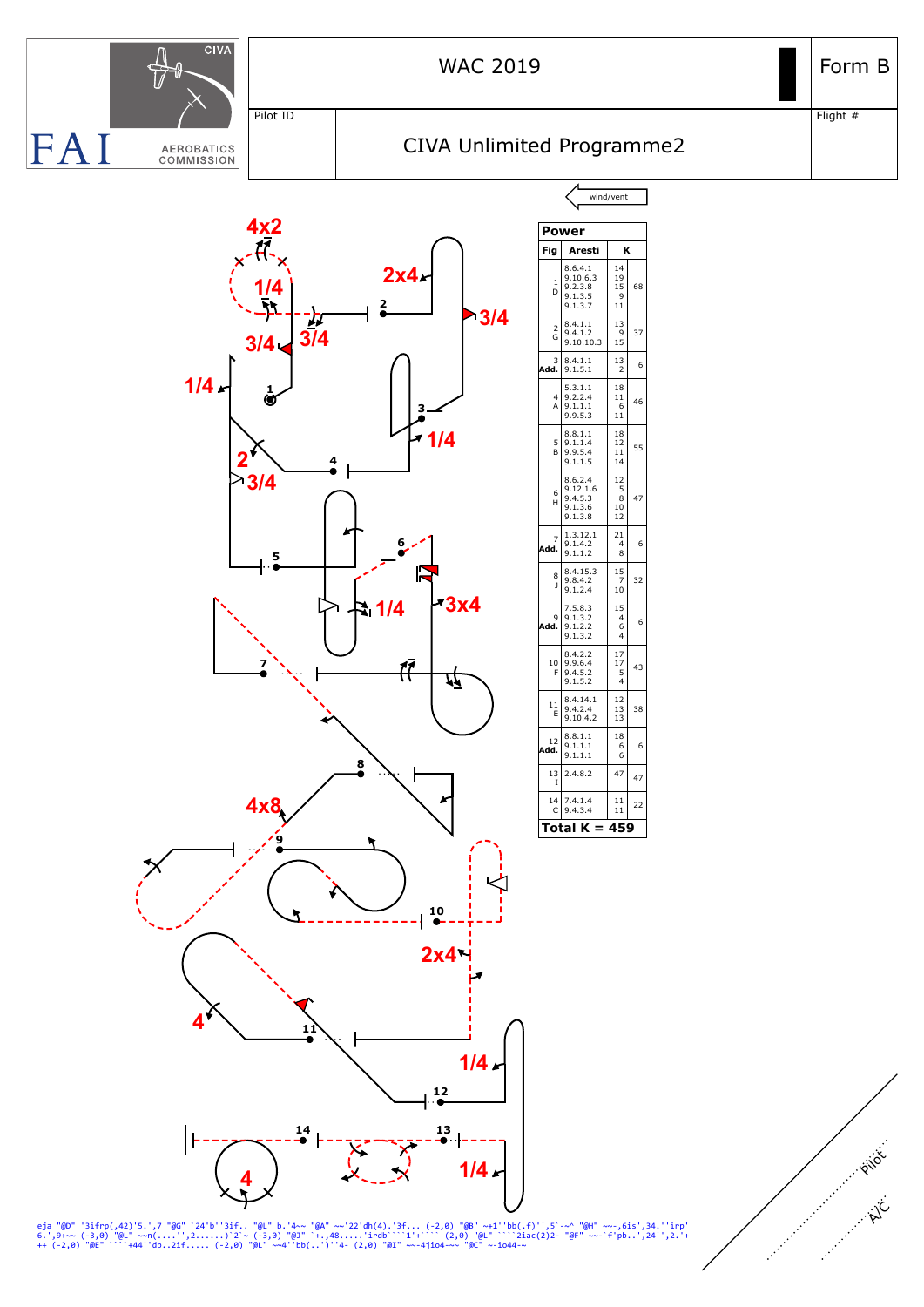

eja "@D" '3ifrp(,42)'5.',7 "@G" `24'b''3if.. "@L" b.'4~~ "@A" ~~'22'dh(4).'3f... (-2,0) "@B" ~+1''bb(.f)'',5`-~^ "@H" ~~-,6is',34.''irp'<br>6.',9+~~ (-3,0) "@L" ~~n(....'',2......)`2`~ (-3,0) "@J" `+.,48.....'irdb```i'+``` (2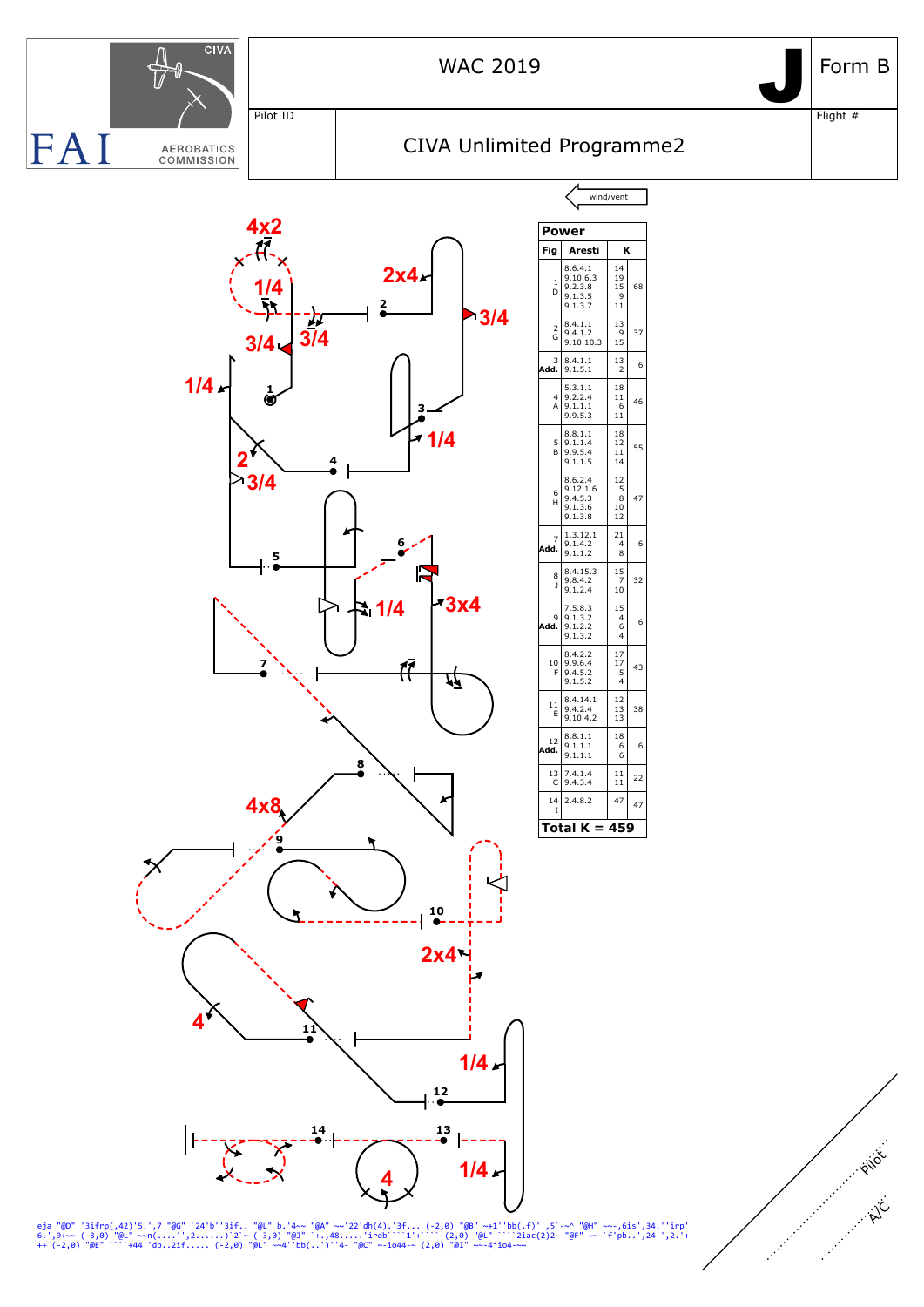

"@A" 22dh(4)'',3f' (-18,0) "@B" `1bb(``f)5- "@H" -``,6is,34``irp6,9 (19,0) "@J" 48irdb```1' "@L" 27% ```2a+``` "@D" 4% /``+``3if`rp(,42)<br>5,7 "@G" 24b3if.' (-15,0) "@E" ~+`44db,2if.......... "@L" `+v.''-` "@C" ``-io44-` "@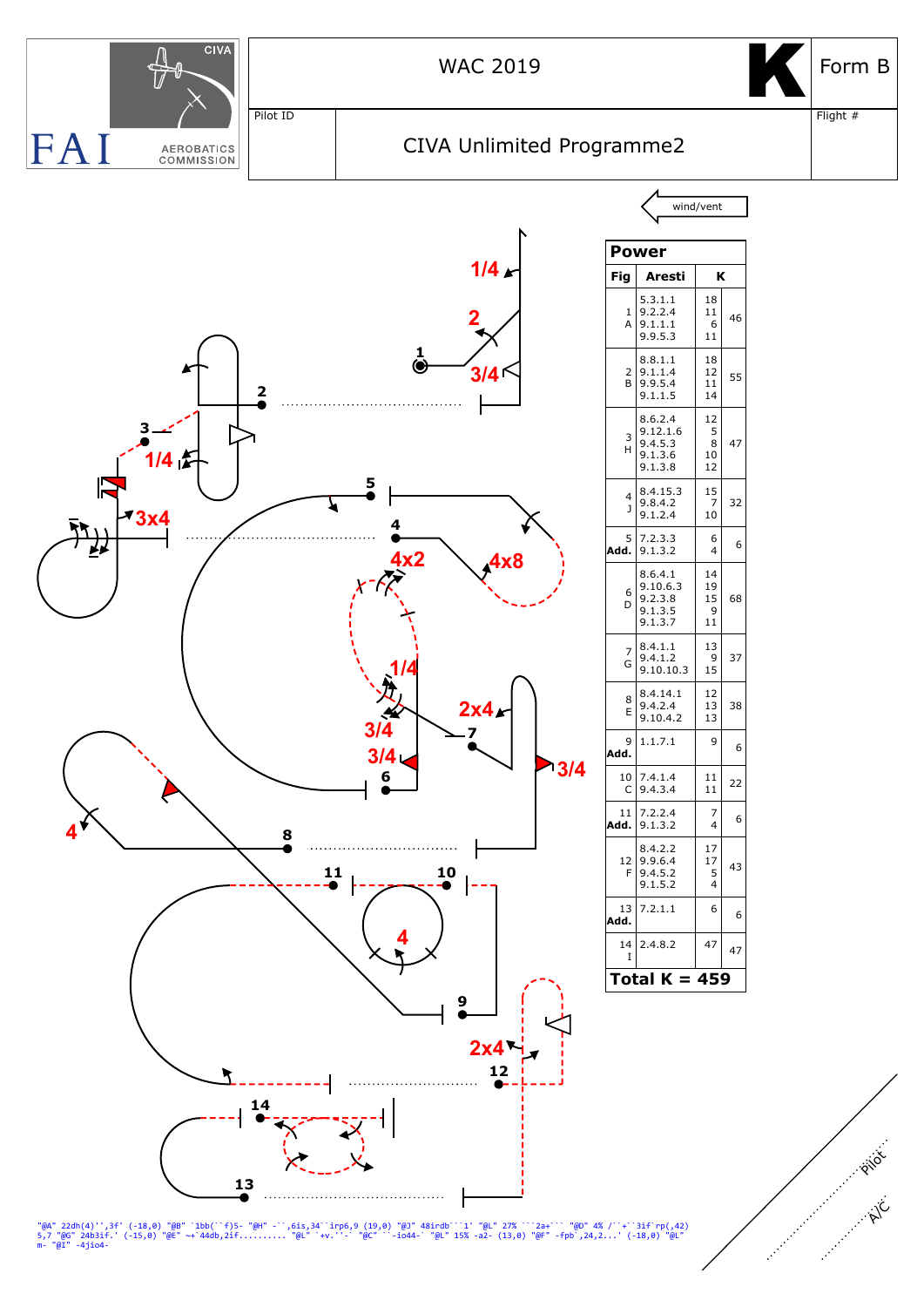

ej "@D" .3ifrp(,42)..'5'',7 "@B" ~++.1.bb(...f..'),5---~~ "@H" -6is,34irp..'6.',9 "@L" v2 (17,31) "@J" ,48irdb1 "@L" 2- "@C" -io44- 21%<br>"@L" -``a2- (7,0) "@F" --'fpb..'24.'',2.' (-4,1) "@A" ++'',22dh(4)..''3f.++++++ (8,0)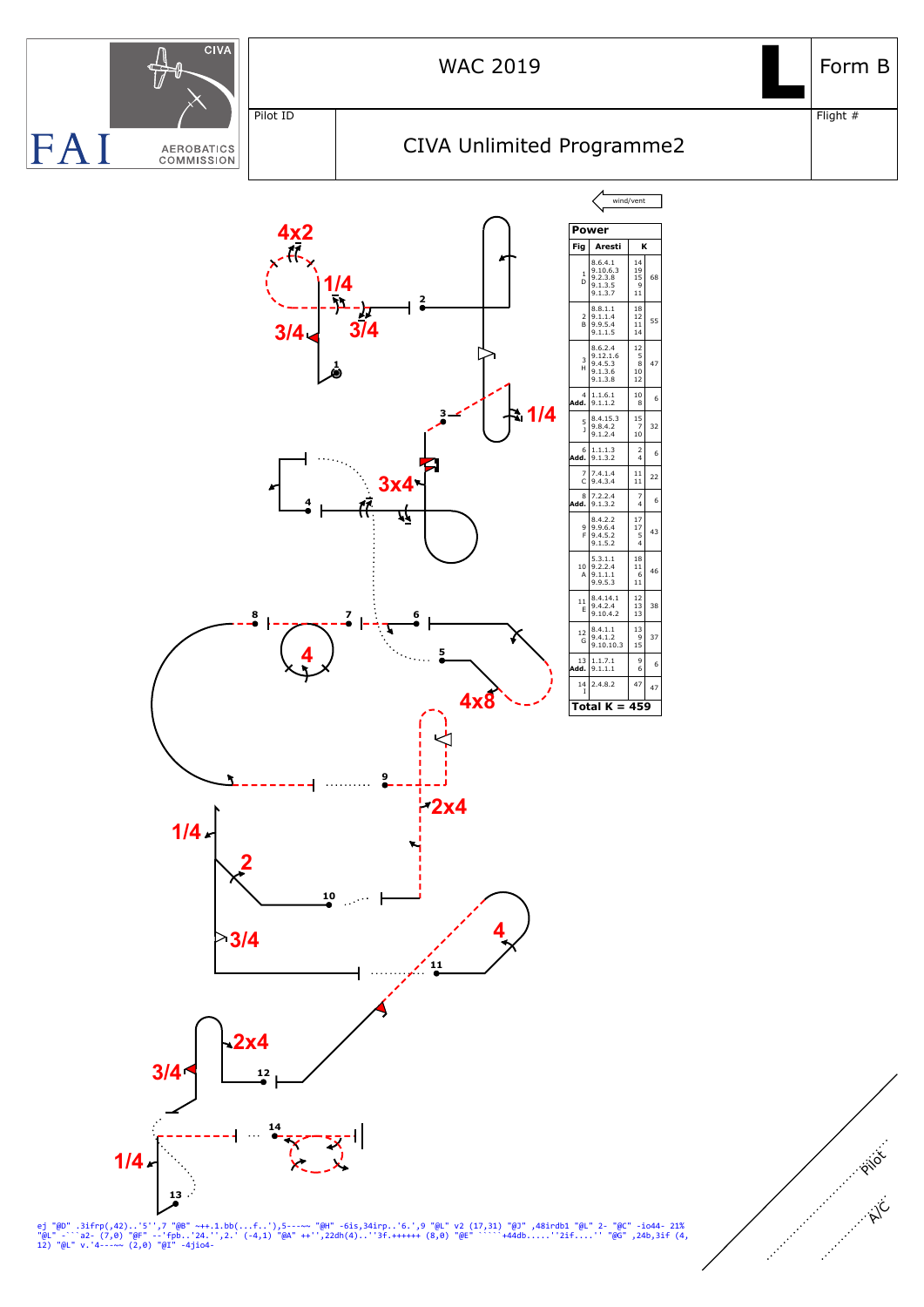

**Power**

1 D

2 G

3

4 A

5 B

6 H

7

8 J

9

10 F

11 E

 $\frac{12}{d}$ 

**Fig Aresti K**

8.6.4.1 14 9.10.6.3 19 9.2.3.8 15 9.1.3.5 9 9.1.3.7 11

8.4.1.1 13 9.4.1.2 9 9.10.10.3 15

**Add.**  $\begin{bmatrix} 3 & 1.2.9.1 & 1.5 \\ 9.1.5.1 & 2 \end{bmatrix}$  6

5.3.1.1 18 9.2.2.4 11 9.1.1.1 6 9.9.5.3 11

8.8.1.1 18<br>
9.1.1.4 12<br>
9.9.5.4 11<br>
9.1.1.5 14

8.6.2.4 12 9.12.1.6 5 9.4.5.3 8 9.1.3.6 10 9.1.3.8 12

**Add.**  $\begin{bmatrix} 7 & 7.2.2.1 & 6 \\ 9.1.3.2 & 4 \end{bmatrix}$  6

8.4.15.3 15 9.8.4.2 7 9.1.2.4 10

 $\begin{array}{c|c}\n9 & 7.5.8.3 & 15 \\
9 & 9.1.3.2 & 4 \\
9.1.2.2 & 6 & 6 \\
9.1.3.2 & 4\n\end{array}$ 

8.4.2.2 17<br>
9.9.6.4 17<br>
9.4.5.2 5<br>
9.1.5.2 4

8.4.14.1 12 9.4.2.4 13 9.10.4.2 13

 $\mathsf{Add.} \begin{bmatrix} 8.8.1.1 & 18 \\ 9.1.1.1 & 6 \\ 9.1.1.1 & 6 \end{bmatrix}$  6

 $\begin{array}{|c|c|c|c|c|}\n\hline\n13 & 7.4.1.4 & 11 \\
\hline\nC & 9.4.3.4 & 11\n\end{array}$ 

14 2.4.8.2 47 I

**Total K = 459**

68

37

46

55

47

32

43

38

22

47



wind/vent CIVA Unlimited Programme2





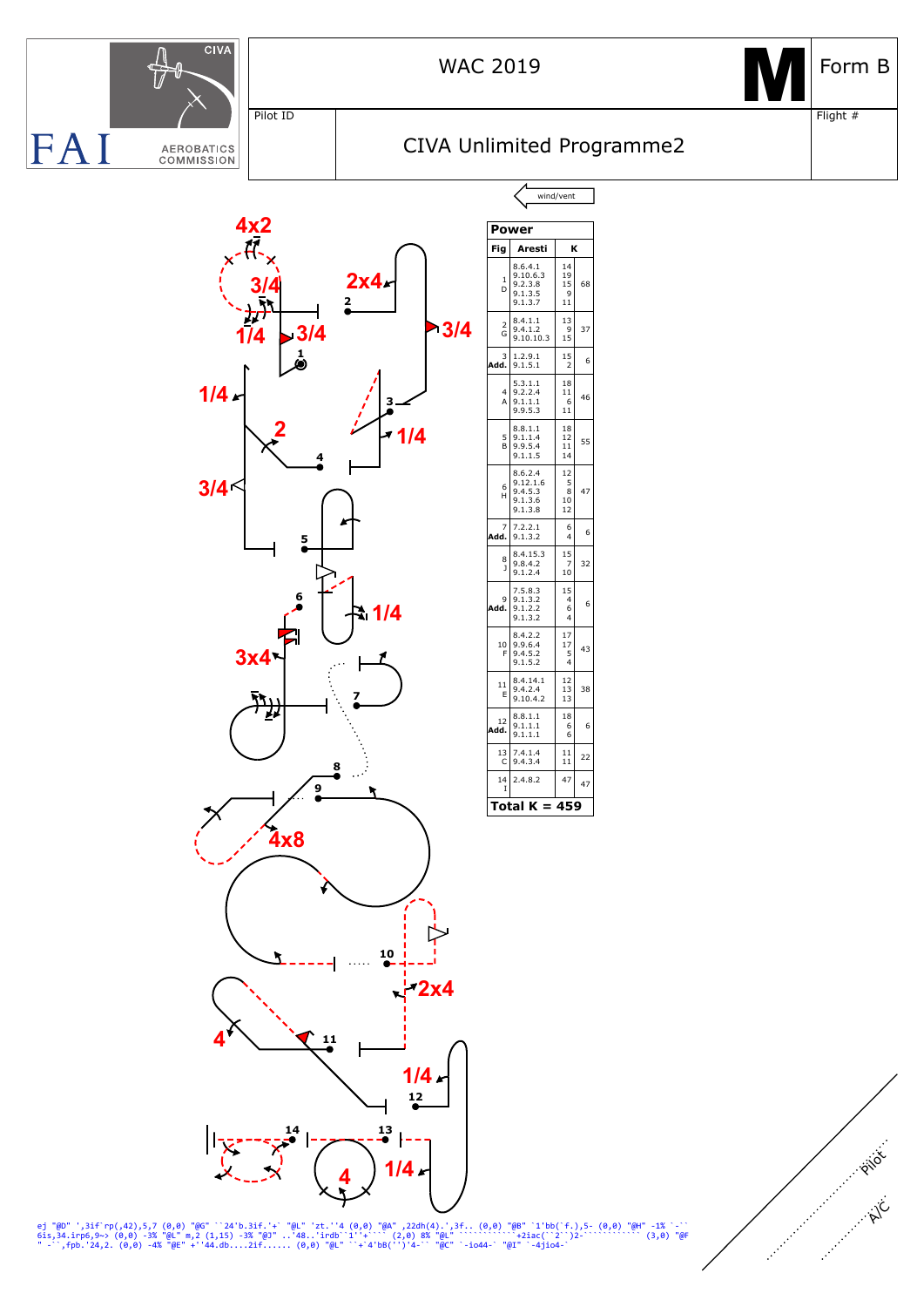

ej "@D" /~++,3ifrp(,42)5,7 "@B" 1bb(f),5- (0,3) "@H" -``,6is,34irp6,9 (-2,0) "@L" ~~b..''2'' (2,11) "@E" 44db,2if+ (-2,0) "@G" ~~++,24.b<br>'',3if.' "@L" `b..',4- (2,0) "@F" ~~---fpb..',24,2`+~ (-2,0) "@A" ~~+,22dh(4)..',3f.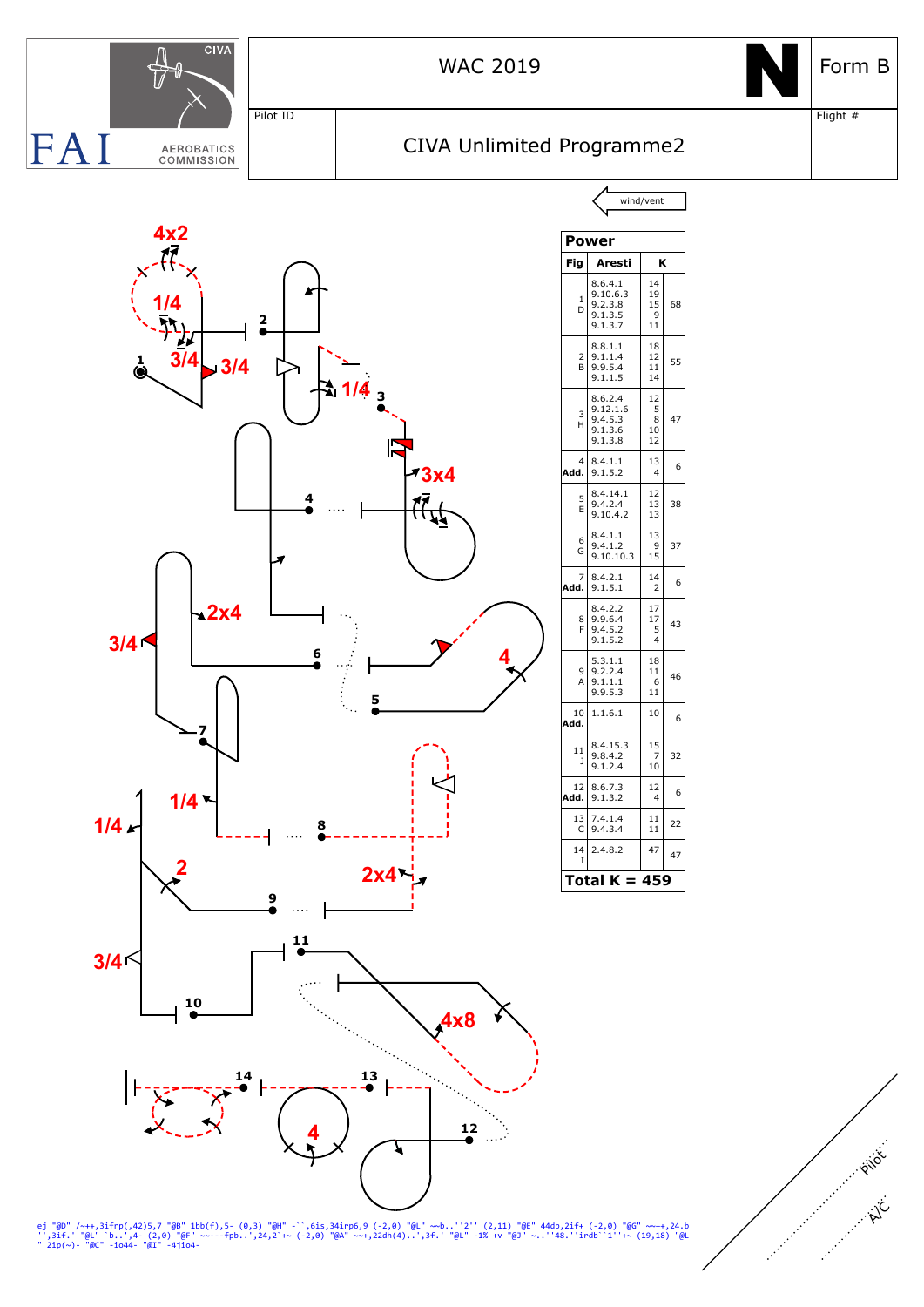

"@G" /24b3if''+~ "@D" +++'3ifrp(,42)..'5,7+```> "@B" /1''bb(''f.'')',5---~~ "@H" -``,6is,34irp..'6,9+` "@L" ~~++b...''2..'+~~ (-2,0) "@E<br>" ~~++44db'',2if.......' (2,0) "@L" ~++k..'-----~ "@F" -f''pb...'',24,2'' (-12,0) "@A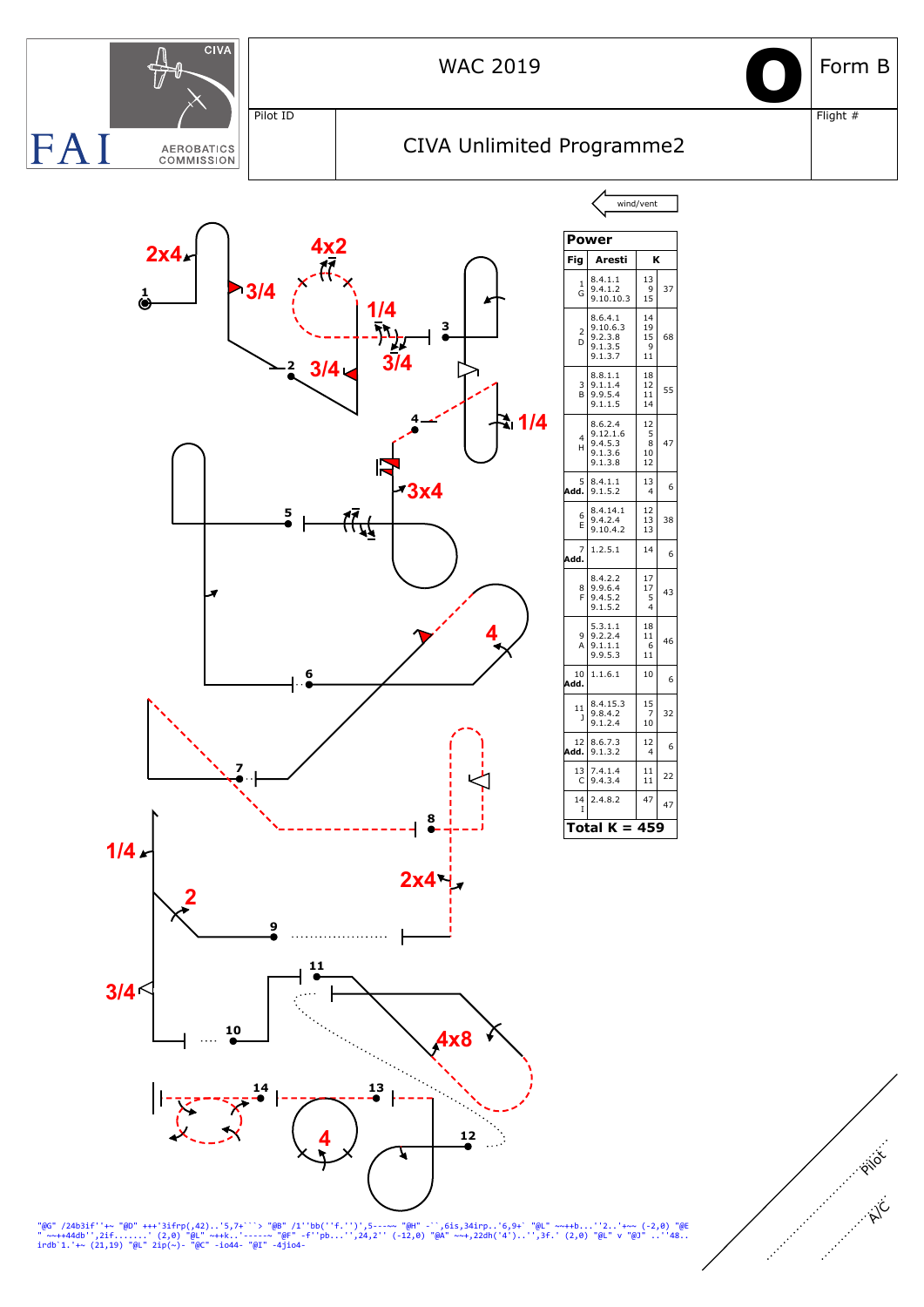

ej "@D" 3if''rp(,42)5,7 "@B" 1bb(f.'),5-`` "@H" 2> -6is,34irp6,9 (0,18) "@L" k- "@F" -,fpb,24,2.' (-1,12) "@A" ,22dh(4).,3f.' (2,0) "@E"<br>44db2if (1,17) "@G" ,24b,3if "@L" +4bb(,4),4- "@C" -io44- "@L" -ip(~) (0,24) "@J" ,48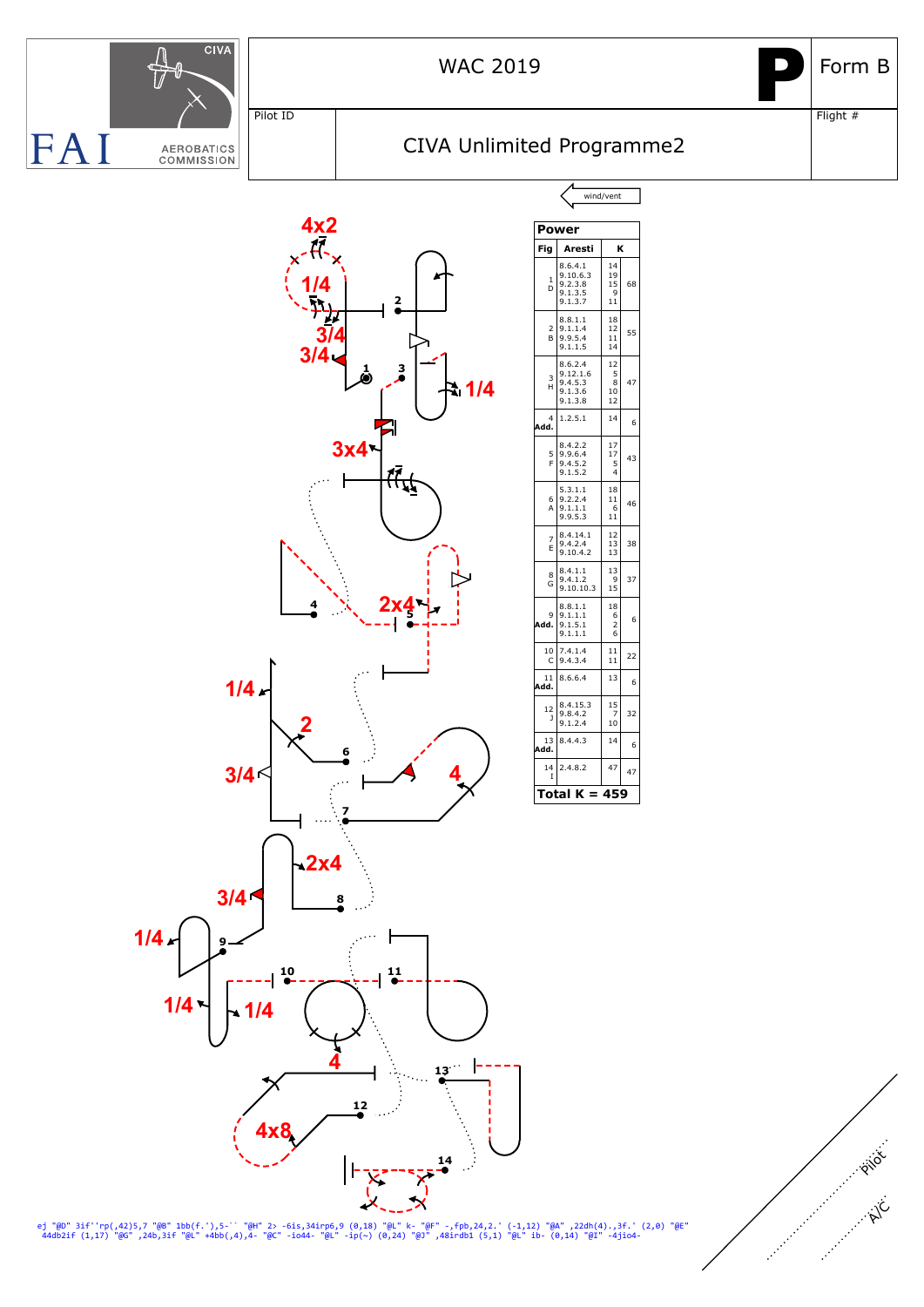

eja "@D" ,3ifrp(,42)5,7 "@A" +22dh(4).''3f (0,23) "@E" 44db,2if+ "@G" 24b3if (0,11) "@L" 4pn- (0,14) "@H" -,6is,34irp6,9^ (0,3) "@B" 1bb<br>(f),5-> "@I" -4jio4- "@L" -a2- (0,9) "@F" -fpb,24,2.' "@L" v- (0,12) "@C" -io44- "@L"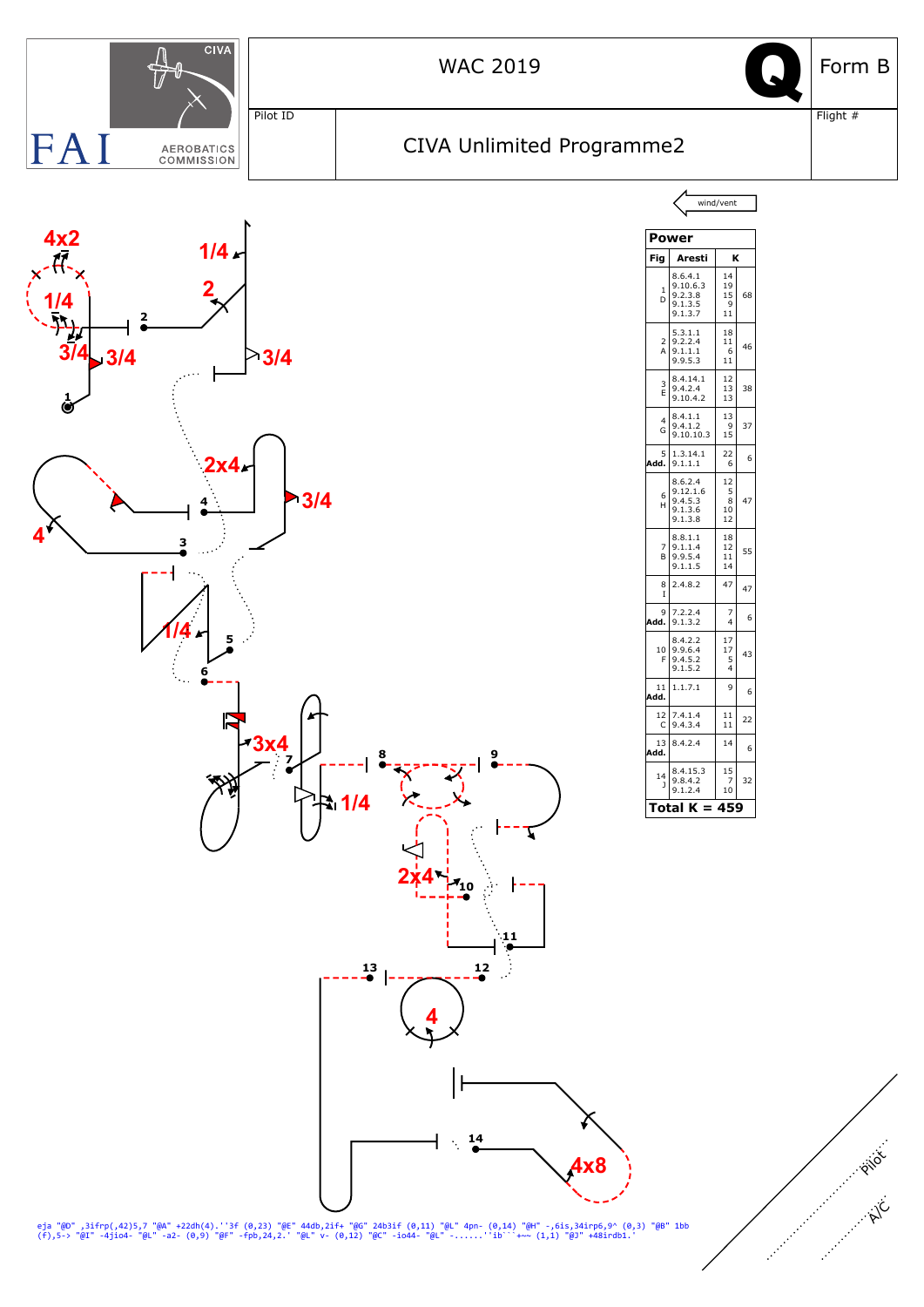

ej "@D" <del>~++++++++++++++++</del>",3ifrp(,42)',5.'',7~~ (3,0) "@L" <del>~+++b...2''++++++</del>~ "@A" +++.,22''dh(,4)..,3f..'++ "@B" /~`,1''bB(f)',5''---~~ "@<br>H" -``6is',34irp',6.',9 "@L" 8% ```````,2`rc,2-`````` (14,10) "@F" ~----,f'pb`